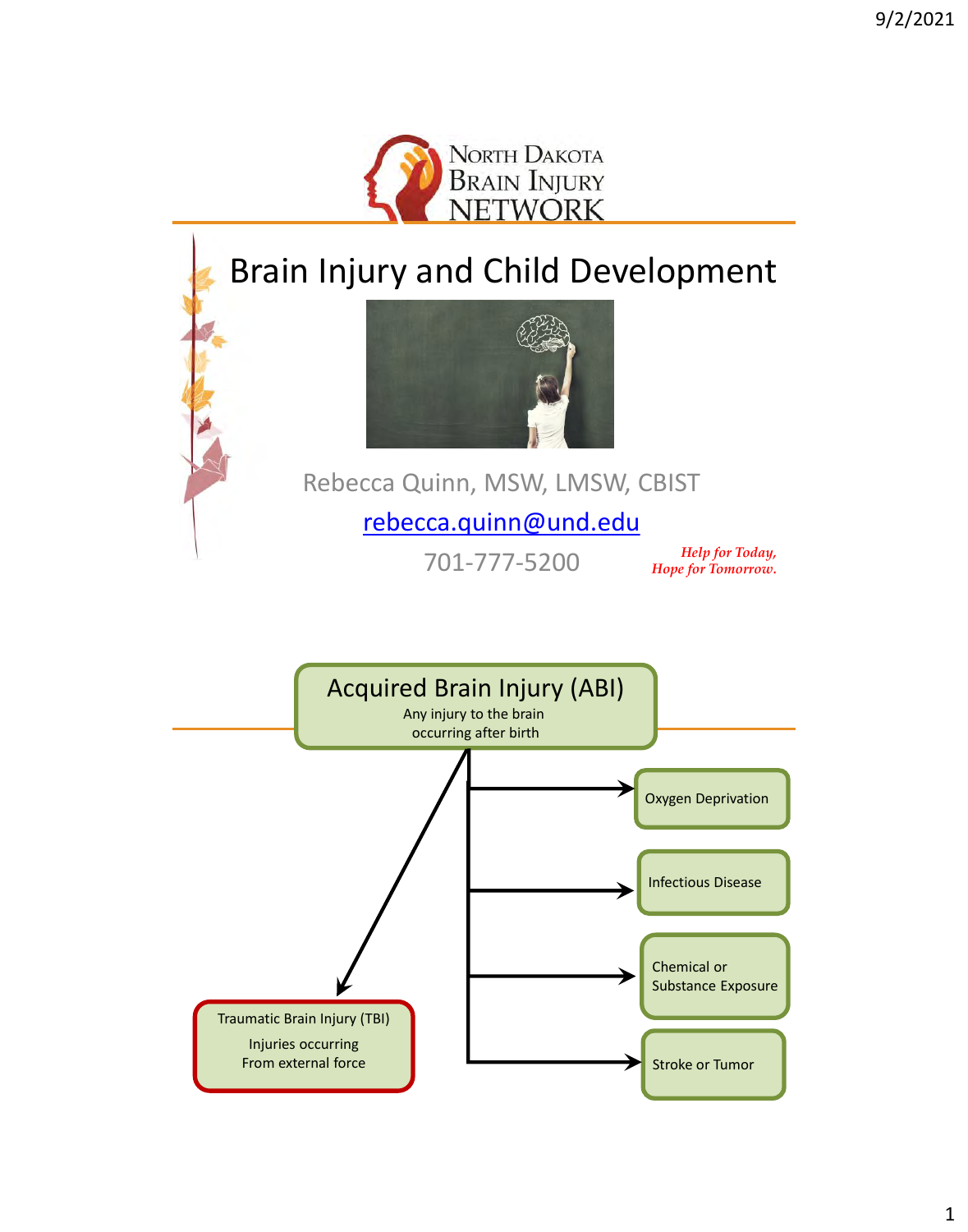## TBI Incidence Nationally

- 1.4 million children/yr in US
- 2.3 male to female
- Highest risk groups 15-19, then 0-4
- Only 1/6 admitted to hospital



#### Rates of by Age Group



**Source:** *[https://www.cdc.gov/traumaticbraininjury/get\\_the\\_facts.html](https://www.cdc.gov/traumaticbraininjury/get_the_facts.html) retrieved 10.05.2020*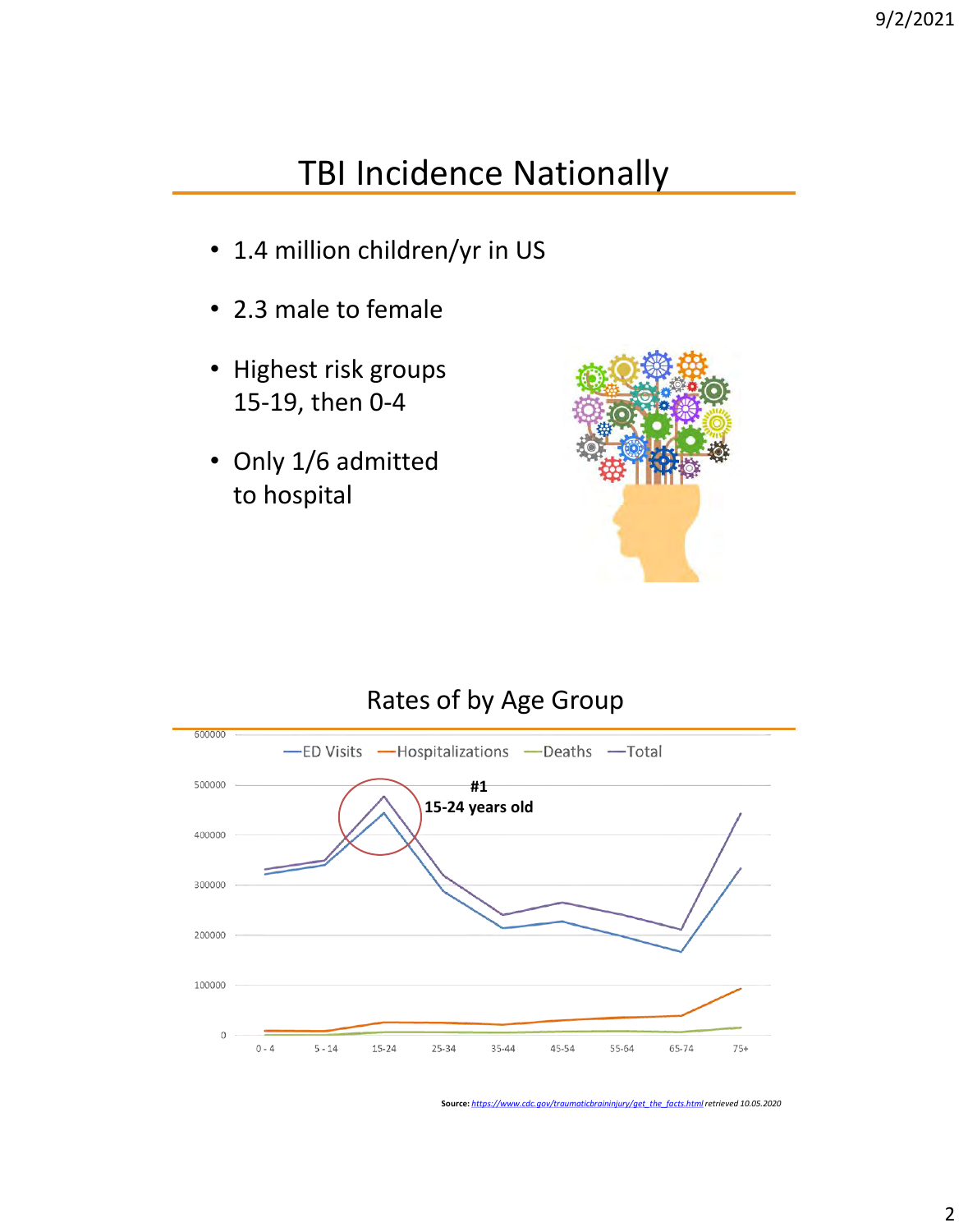

#### Leading Causes by Age Group

**Source***: [https://www.cdc.gov/traumaticbraininjury/get\\_the\\_facts.html](https://www.cdc.gov/traumaticbraininjury/get_the_facts.html) retrieved 10.05.2020*

# **Severity Continuum**

**Mild**-No LOC or >30 minutes

75-90% of TBIs

Up to 15% have long term impairments

**Moderate-**LOC <30 min to >24hs

10-30% of TBIs

Up to 30-50% have long term impairments

**Severe-**LOC <24 LOC

5-10% of TBIs

Up to 80% have long term impairments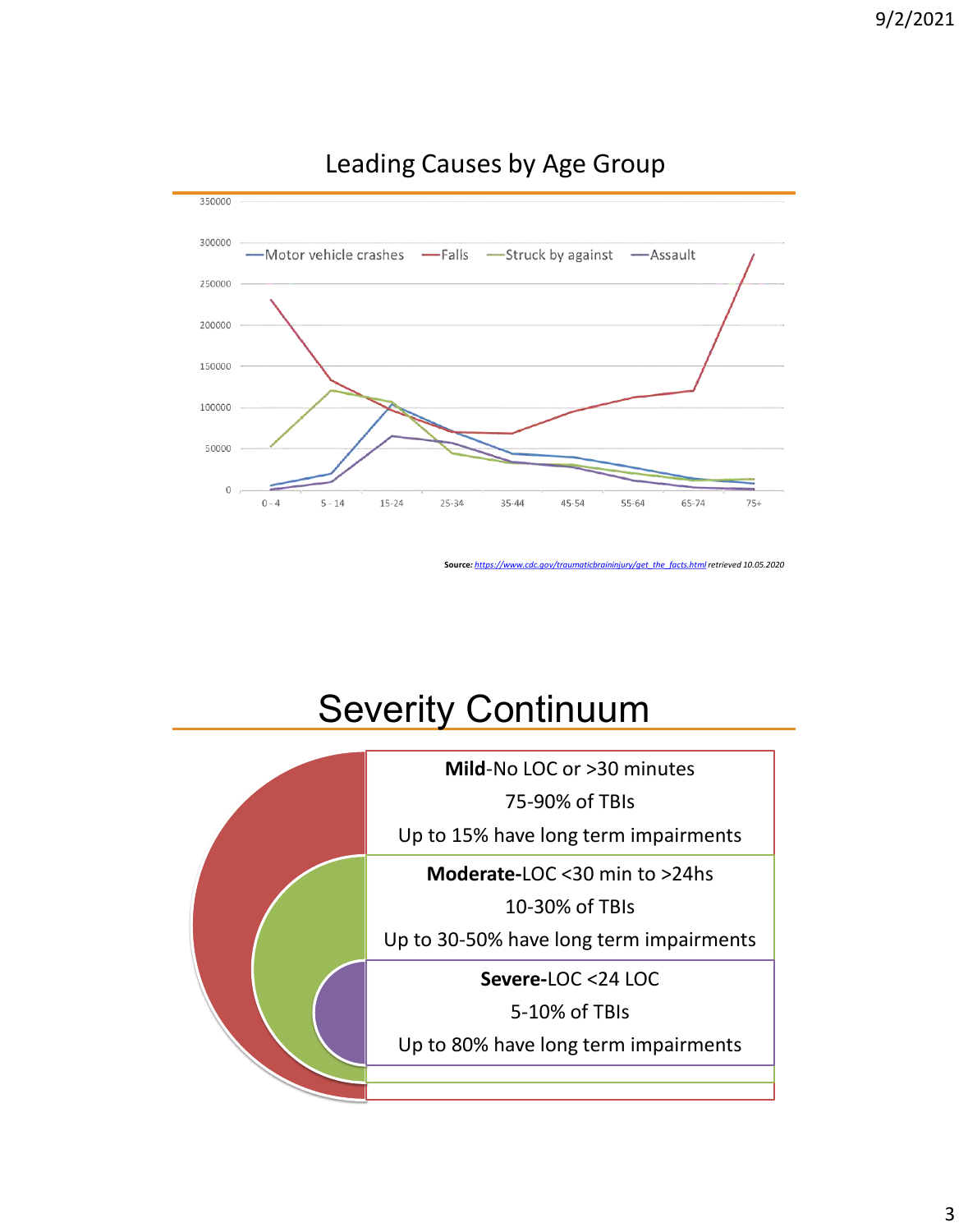# Mild can be a Misnomer

- Degree of physical injury does not always determine the degree of difficulty related to long-term functioning.
- "**Multiple Mild"** New understanding that multiple mild injuries has compounding effects



Traumatic brain injury is a **leading** cause of death and disability for children and teens.

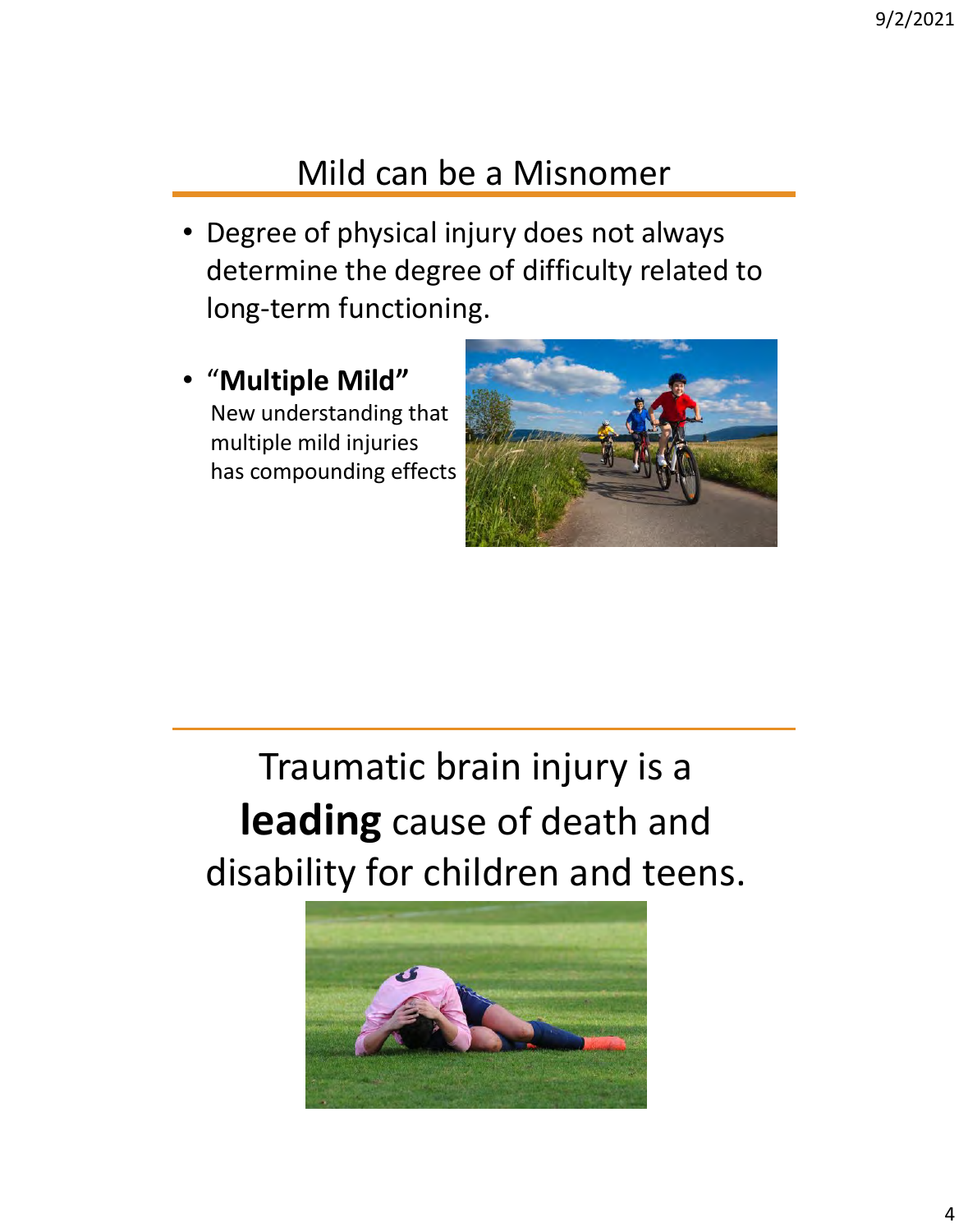# Why is TBI a "Silent Epidemic"?

- Lack of Understanding of Long-term Impact
- Not screened for
	- Older injuries forgotten
- Children appear and test "normal"
	- Do well on test, but not in real world
- Children misdiagnosed
	- TBI masks as other conditions/disabilities

# Importance of Accurate Identification

- Receive appropriate interventions
- Prevent a cycle of failure
- Allows development of self advocacy skills
- Allows for awareness of potential cognitive stall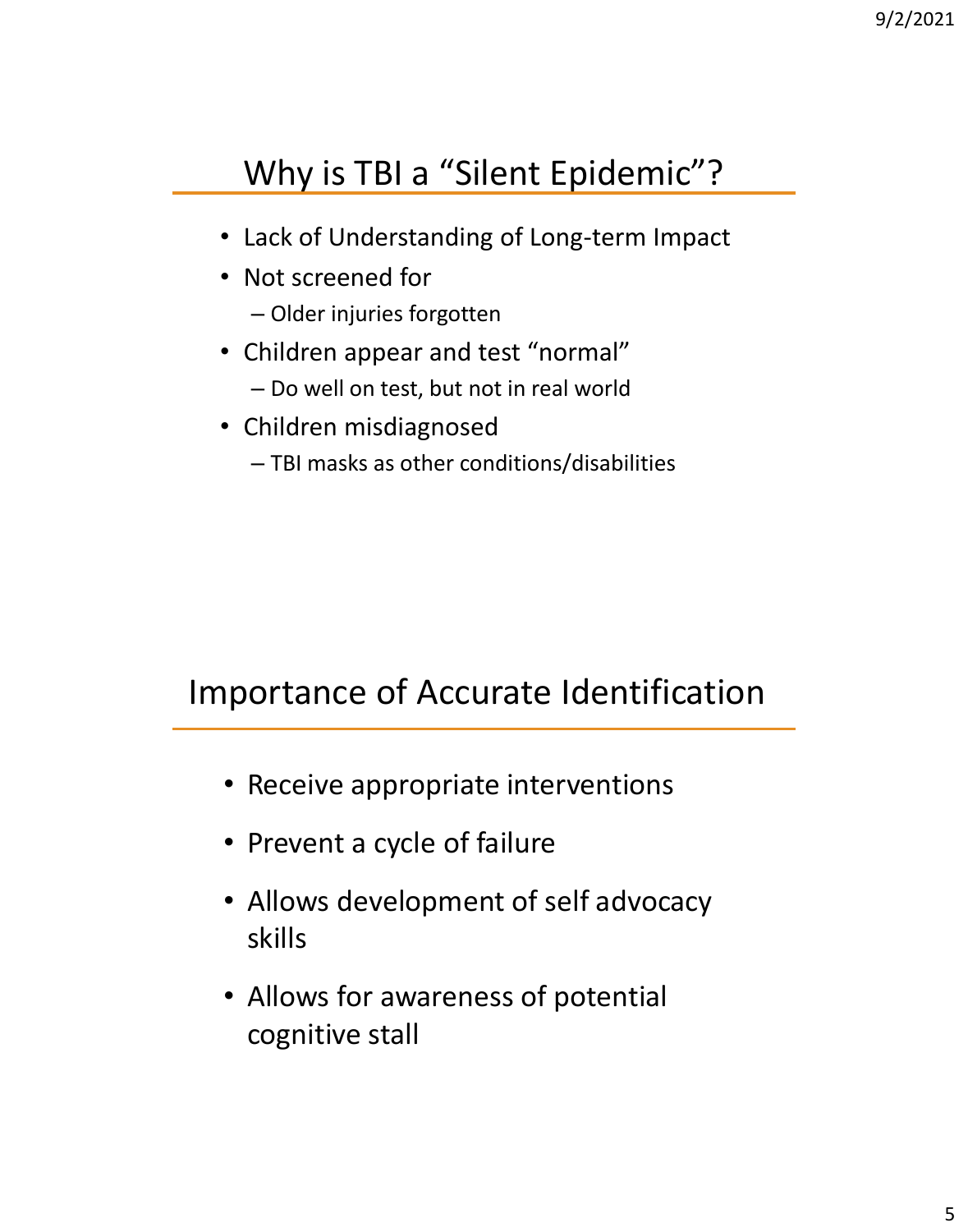# Screening for Brain Injury

- Important to even have it on your radar as a provider.
- Myth that younger is better and older injuries don't impact later development.
- Screenings are available.

Brains are like snowflakes……



All brains start out unique and all brain injuries are unique!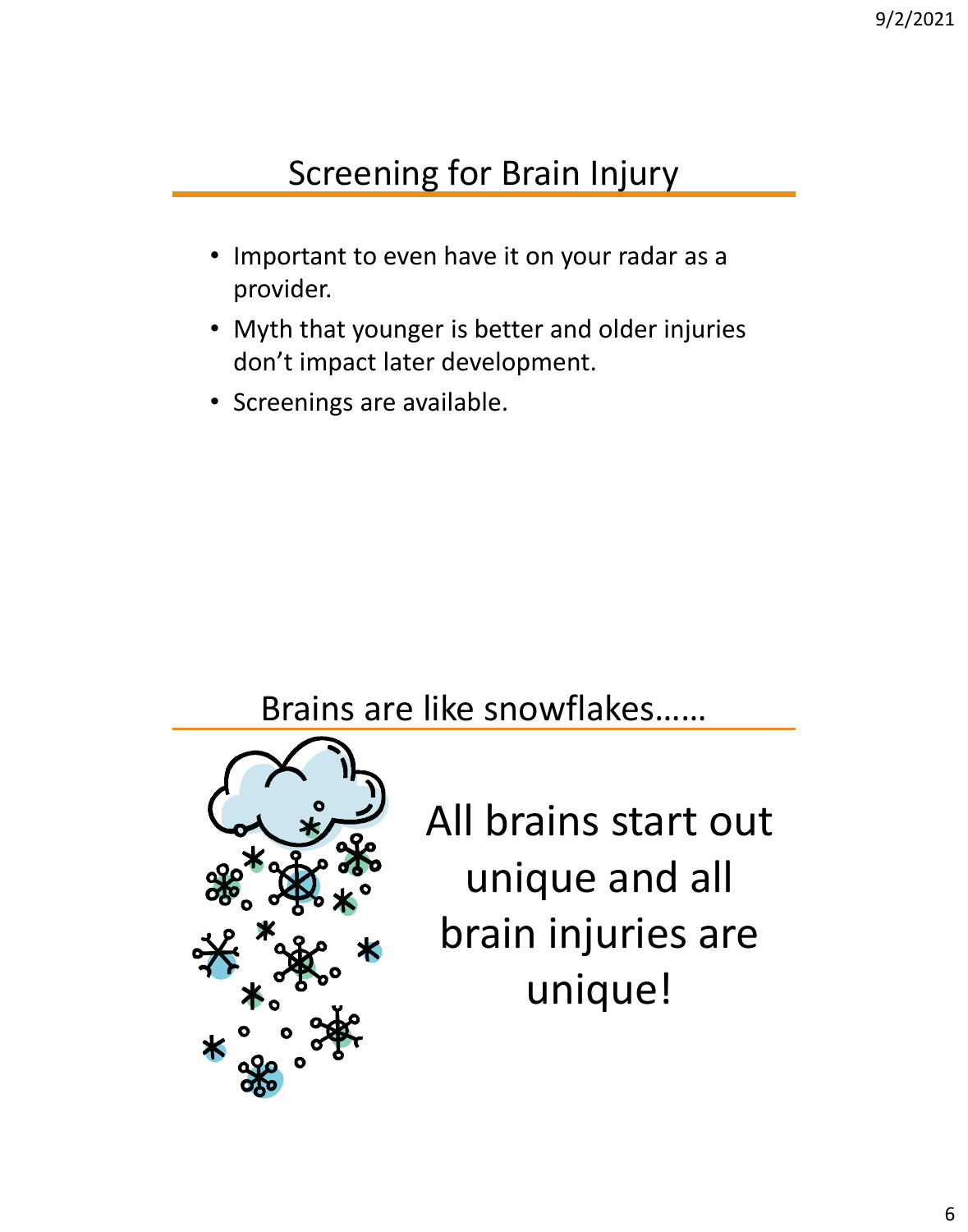#### Possible Consequences after a Brain Injury



#### Possible Impairments after a Brain Injury

| Physical                                                                                                                                                                                                                                                                                  | Cognitive                                                                                                                                                                                                                                                                                                                                                                              | Emotional/<br><b>Behavioral</b>                                                                                                                                                                                                                                                                                                                                                                      |
|-------------------------------------------------------------------------------------------------------------------------------------------------------------------------------------------------------------------------------------------------------------------------------------------|----------------------------------------------------------------------------------------------------------------------------------------------------------------------------------------------------------------------------------------------------------------------------------------------------------------------------------------------------------------------------------------|------------------------------------------------------------------------------------------------------------------------------------------------------------------------------------------------------------------------------------------------------------------------------------------------------------------------------------------------------------------------------------------------------|
| • Motor coordination<br>• Hearing and visual Loss<br>• Spasticity and tremors<br>• Fatigue and/or weakness<br>. Loss of taste and smell<br>$\bullet$ Balance<br>• Mobility<br>$\bullet$ Speech<br>• Seizures<br>• Headaches or migraines<br>$\bullet$ Pain<br>• Changes in sleep patterns | • Attention-Inability to<br>complete task without<br>reminders<br>• Slowed processing Speed<br>• Difficulty with Memory<br>particularly working memory<br>• Executive function deficits<br>. Difficulty with decision-<br>making, planning,<br>sequencing<br>• Impaired judgment<br>• Problem-solving difficulties<br>• Organizational problems<br>• Reduced fixability in<br>thinking | · Impulsivity, Irritability,<br>Impatience<br>• Problems with emotional<br>control<br>• Inappropriate behavior<br>. Inability to inhibit remarks<br>• Lack of response to social<br>cues<br>• Problems with initiation<br>• Reduced self-esteem<br>• Difficulty relating to others<br>• Difficulty maintaining or<br>forming relationships<br>• Increased anxiety and<br>frustration<br>• Depression |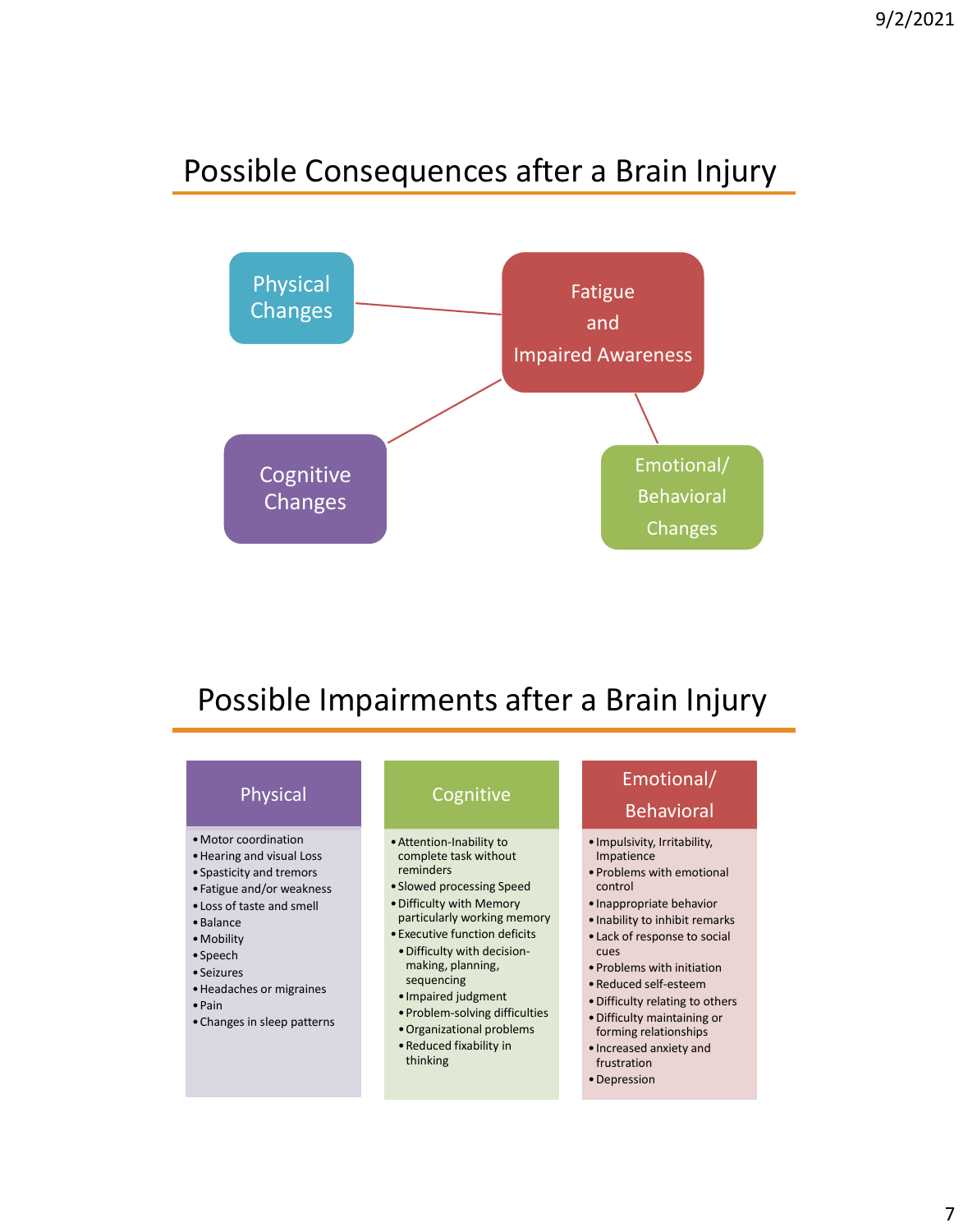## Outcome Predictors

- Severity of injury
- Age of child
- Child's previous functioning
- Family life and support system previous to injury
- Access to appropriate acute care and rehabilitation

## Unique to Children

- More likely to survive than adults
- Less likely to lose conscious
- Myth that younger is better
- Less than 2% are referred for special education services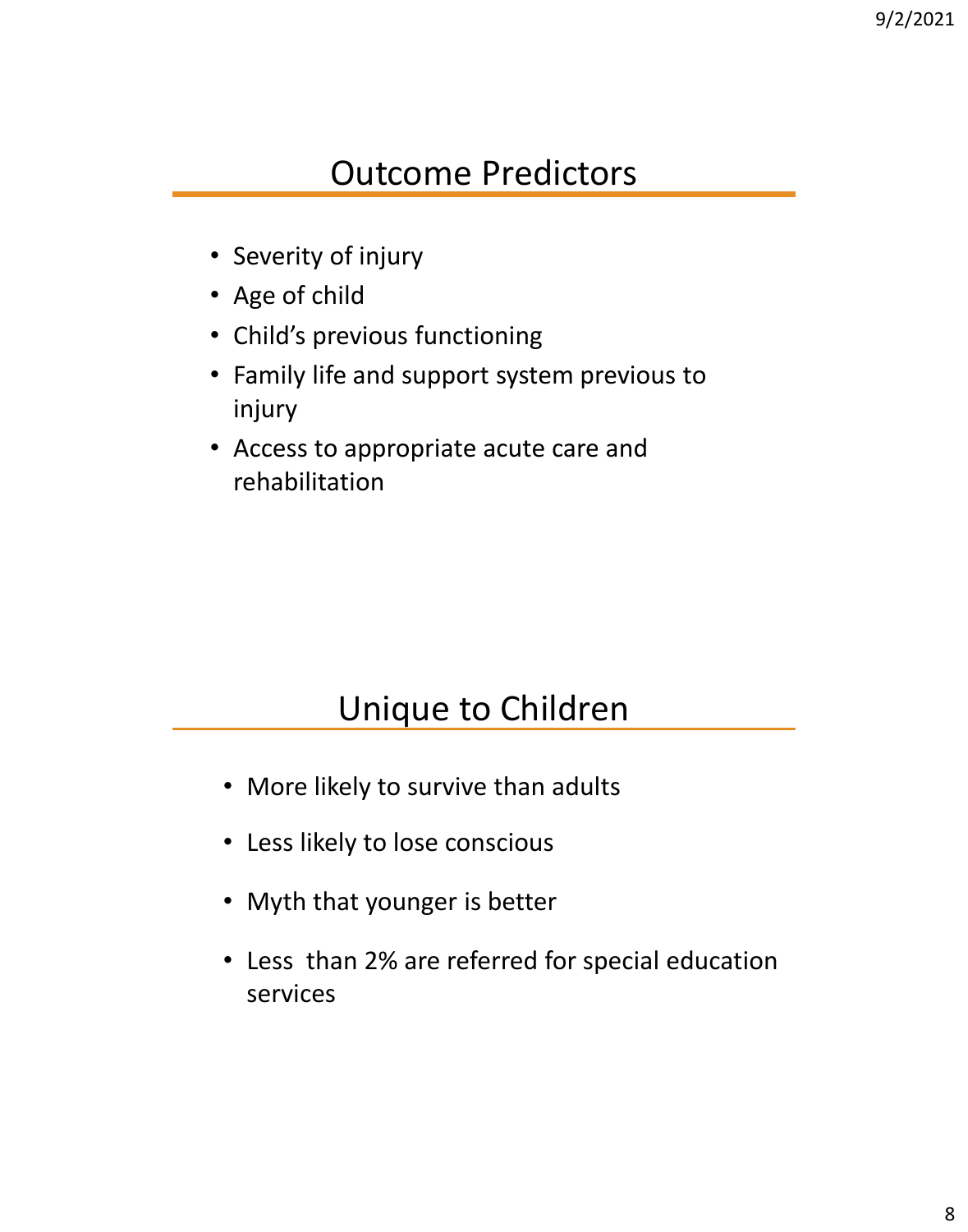# "Growing into the Injury"

#### Time **reveals** rather than **heals**



**Development**

# Younger Injury

| <b>Benefits</b>              | <b>Negatives</b>           |
|------------------------------|----------------------------|
| • Earlier access to services | • Unaware of all the       |
| • Growing up with            | ramifications-"growing     |
| awareness of injury and      | into the injury"           |
| possible changes             | • Struggle to move beyond  |
| factored into vision of life | label                      |
| plan                         | • Unknown of life planning |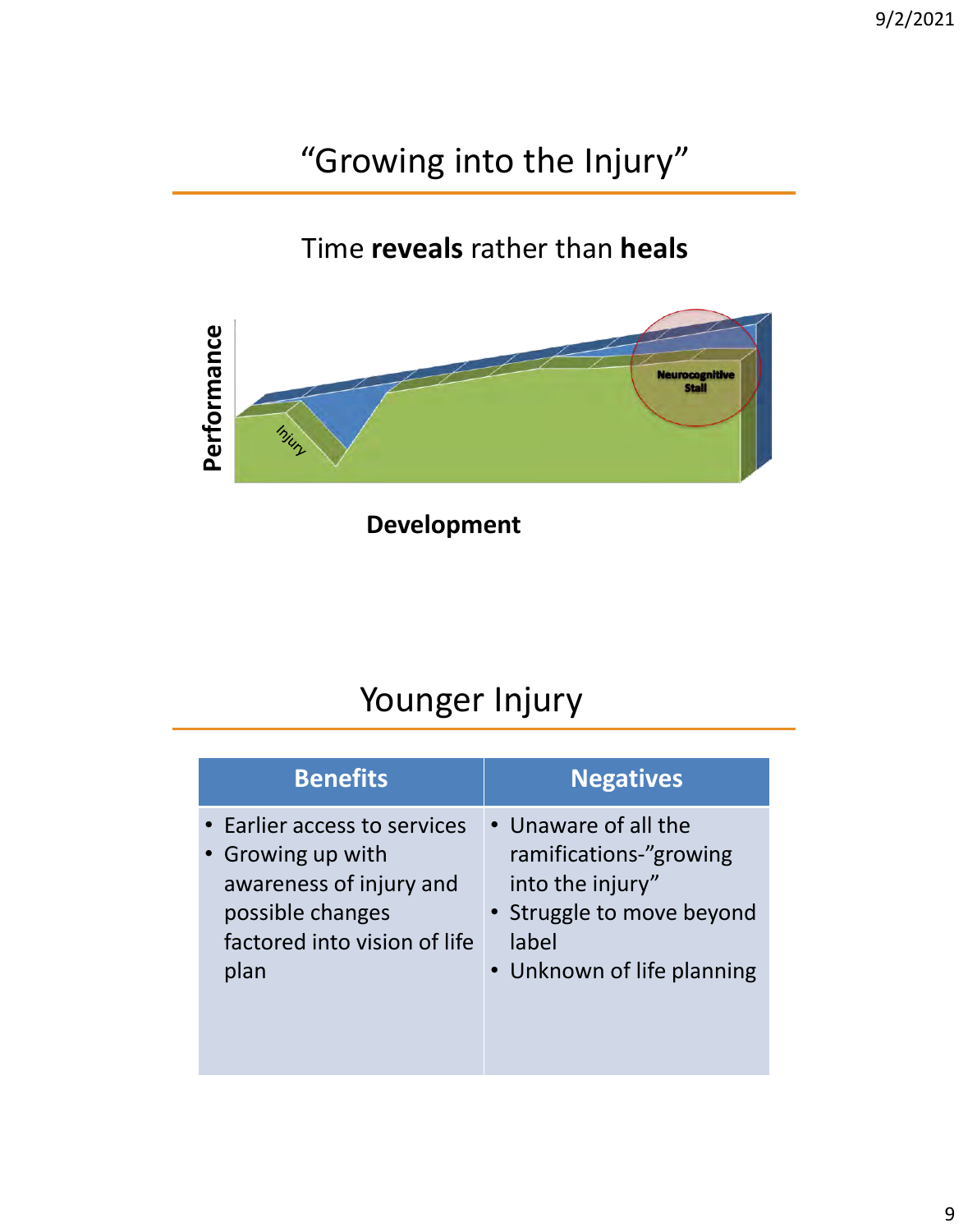# Stages of Brain Development

Building Blocks of Brain Development<sub>®</sub>



Image taken from CO Dept of Ed; BI in Children and Youth

Stages of Brain Development Post Brain Injury



Image taken from CO Dept of Ed; BI in Children and Youth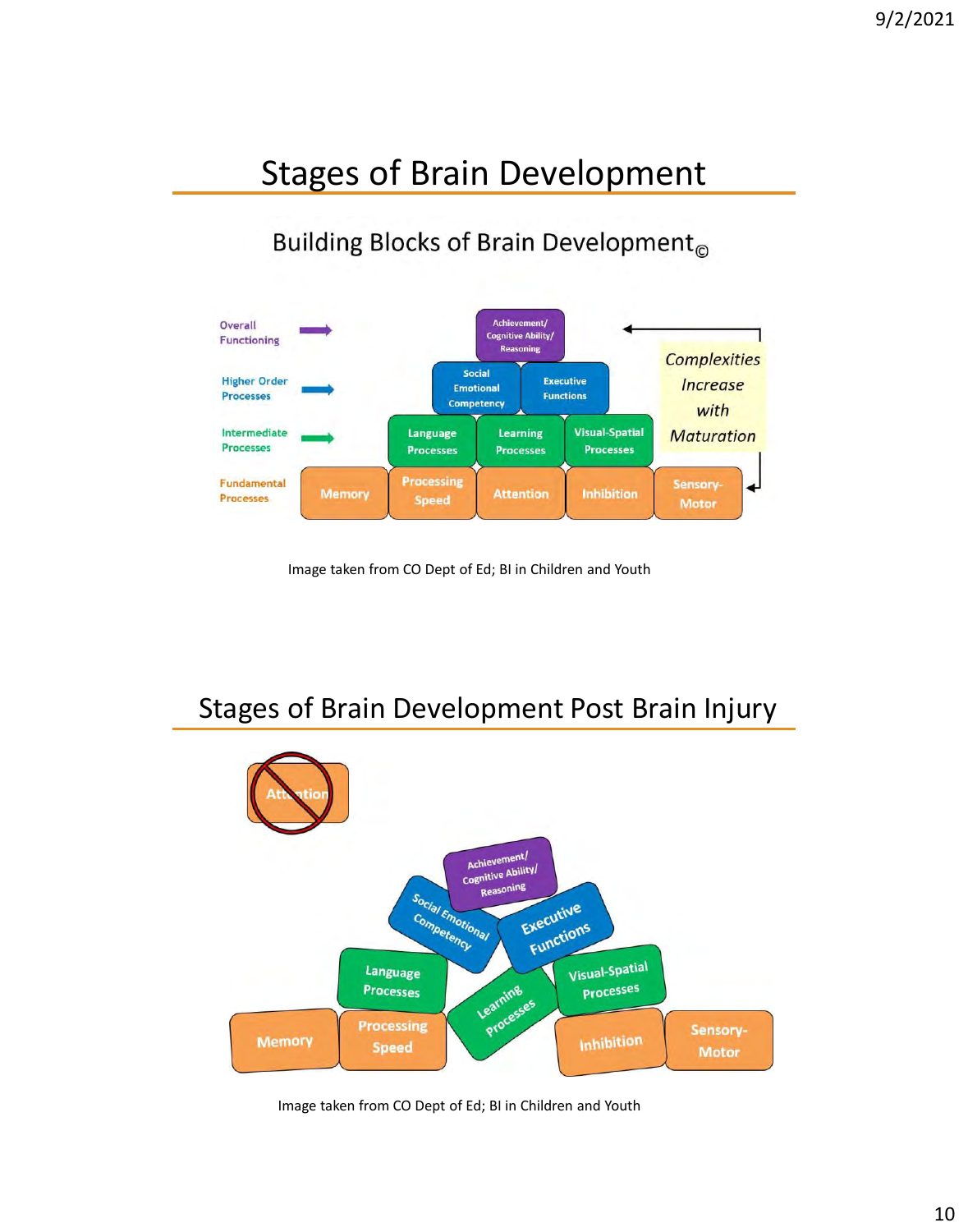#### Brain Injury in Adolescence/Young Adulthood

- Shift toward independence
- Injury creates an identity disconnect
	- Who am I now vs who should I have been?
- Grief over lost potential
- Unable to resolve sense of self
- Measures of Self worth
	- Education-Job- Family-Friends-Home



## Intervention Challenges

- Lack of awareness of own challenges
- Deficits in building blocks impact later skills
- Poor response to traditional behavioral modification

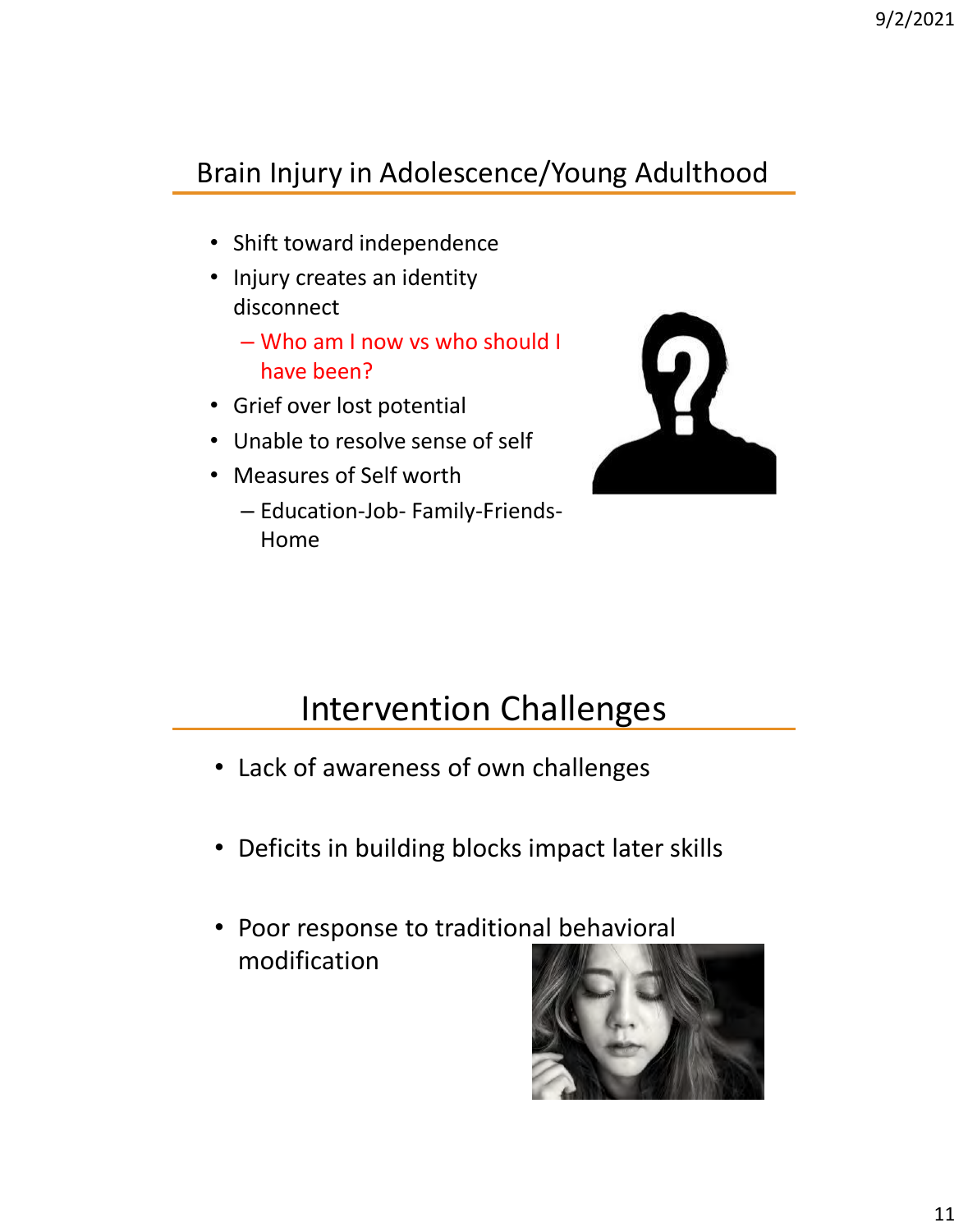# TBI vs. ADHD & LD

- Retain old skills, difficulty with new learning
- Peaks and valleys of performance
- Importance of executive function
- Social and behavioral difficulties
- Poor response to behavior modification

## Remember….

- No magic wand!
- Every brain injury is unique

"While the rest of the world is trying to get ahead of the ball, the brain injured person is trying to determine what the ball is, where the ball is, and perhaps even why the ball is."—Survivor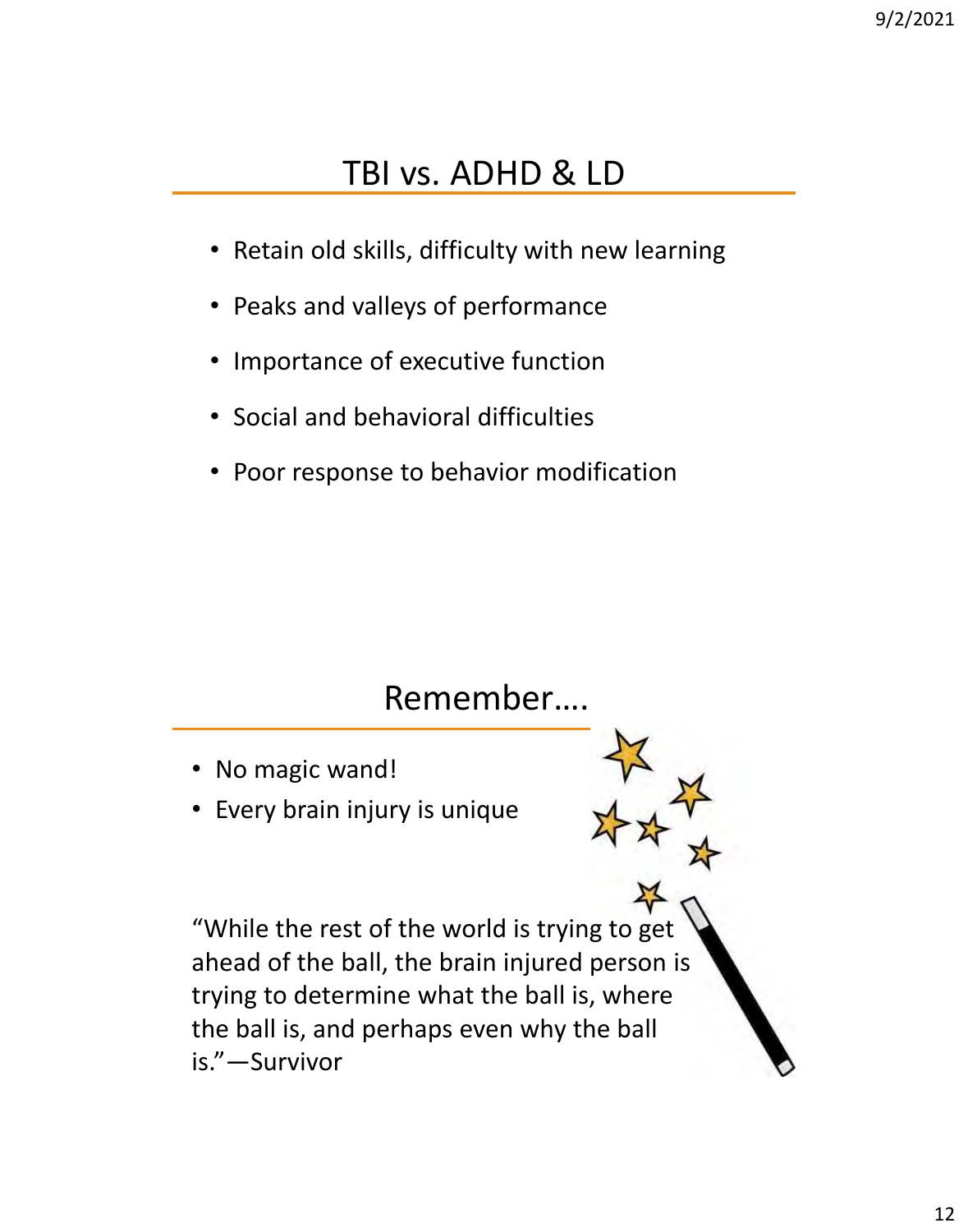## Accommodations

- Frequent reviews
- Provide a TOUCHSTONE person
- Structured environment
- Focus on WHAT TO DO, not what not to do
- Focus on antecedents

*"Unidentified traumatic brain injury is an unrecognized major source of social and vocational failure,"* 

Wayne A. Gordon, director of the Brain Injury Research Center at Mount Sinai School of Medicine in New York

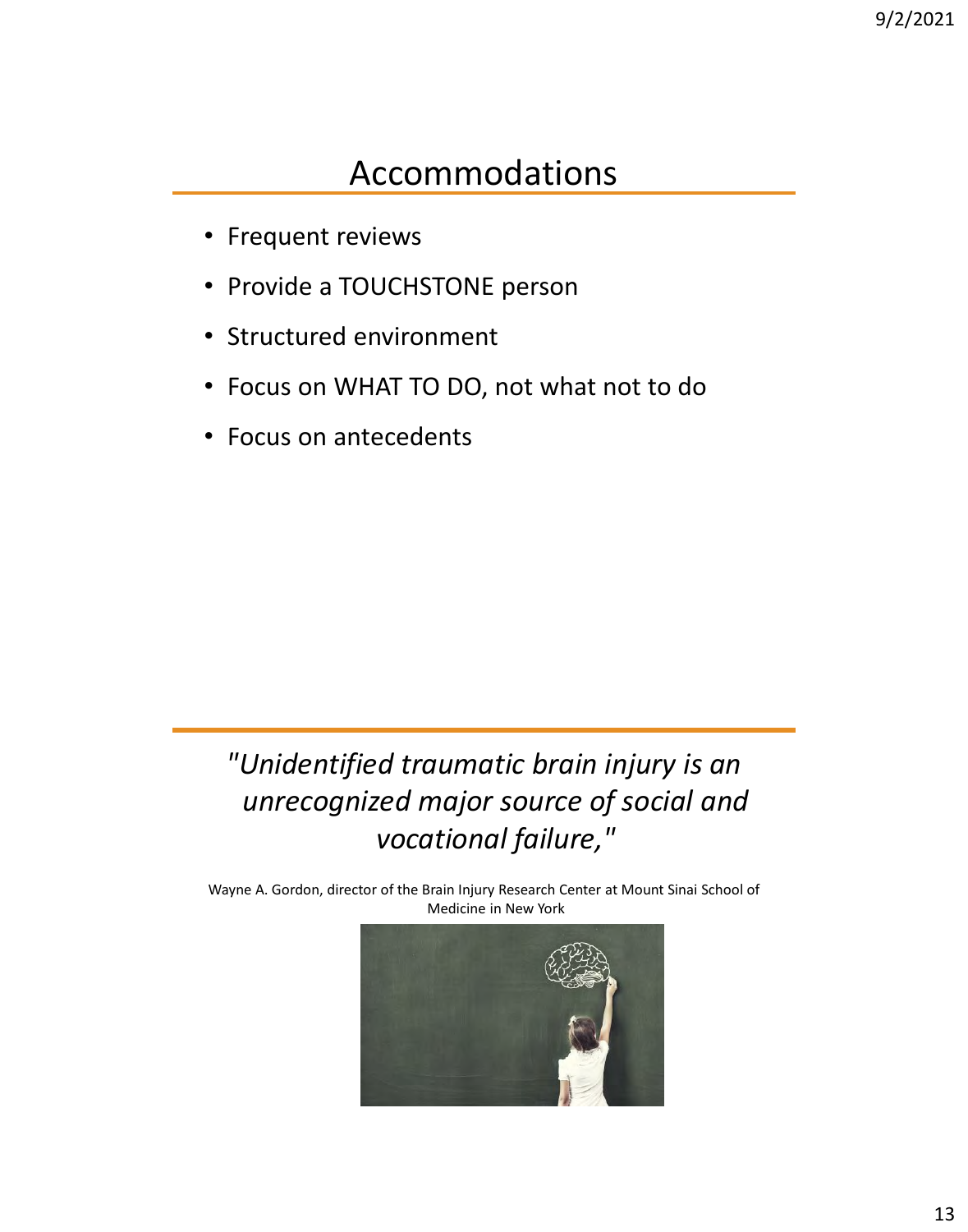# Case Study 1



- Adam, 17 year old hockey player
- Was checked into the boards and felt dazed for several minutes after
- Later that same evening started having blurred vision and nausea
- At school the next day he went to the nurse complaining of a headache and went home sick for the day
- Symptoms continue for several weeks

# Case Study 2

- 10 year old Christina, in MVA
- Unsure if she lost consciousness on the scene of accident
- Spent several weeks at level 1 trauma center
- Sustained a skull fracture, lost vision in one eye, rods inserted in back and legs